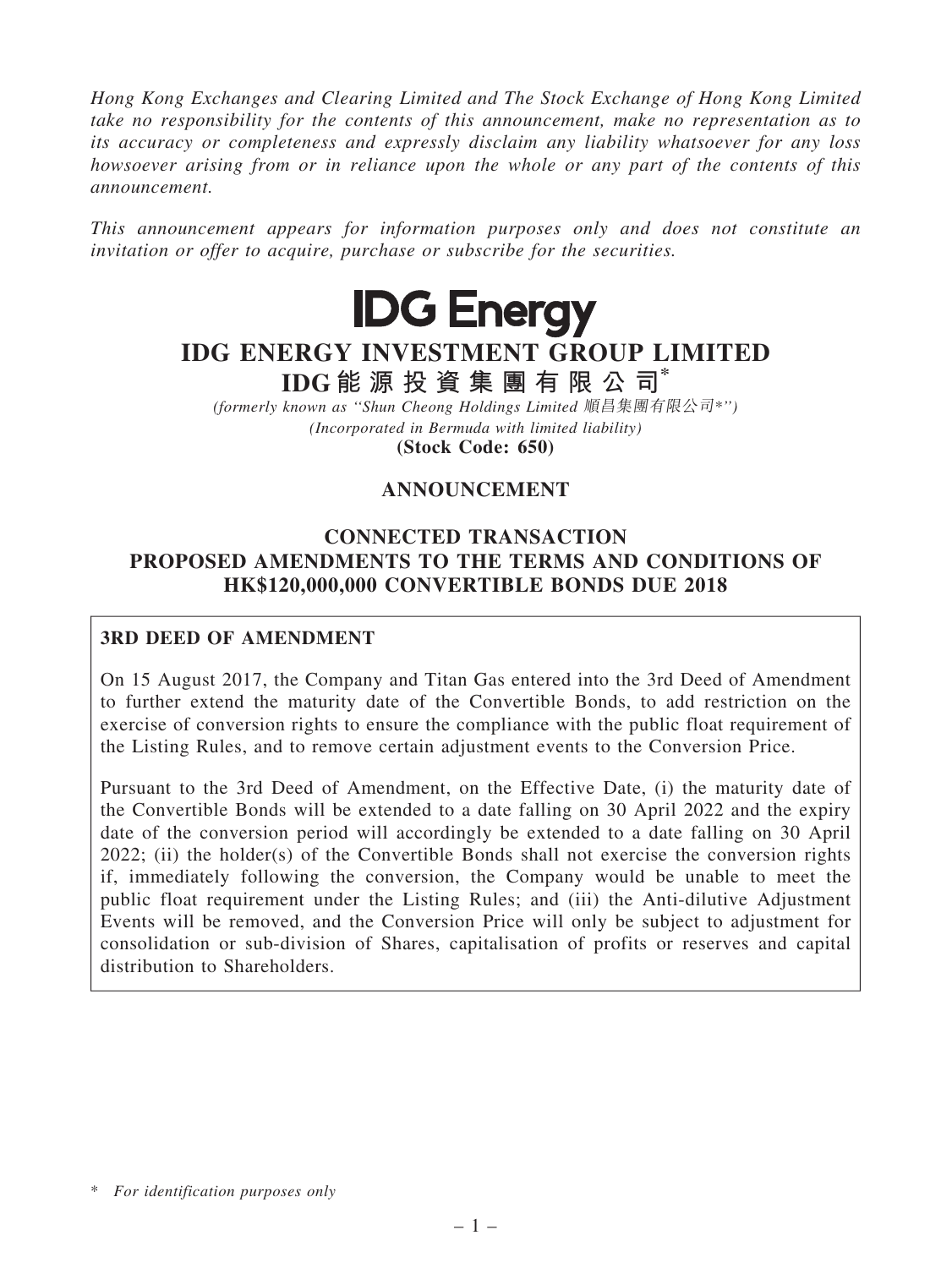# LISTING RULES IMPLICATIONS

As of the date of this announcement, Titan Gas is the controlling Shareholder, and therefore, is a connected person of the Company under the Listing Rules. As such, the Proposed Amendments contemplated under the 3rd Deed of Amendment between the Company and Titan Gas constitute connected transactions of the Company, which are subject to reporting, announcement and the Independent Shareholders' approval under Chapter 14A of the Listing Rules.

Given that Mr. Wang Jingbo is considered to have material interests in the 3rd Deed of Amendment, he has abstained from voting in respect of the relevant Board resolutions. Save as stated above, none of other Directors has a material interest in the 3rd Deed of Amendment nor has any of them abstained from voting in respect of the relevant Board resolutions.

The Company has appointed VBG Capital as an independent financial adviser to advise the Independent Shareholders and the independent board committee of the Company regarding the 3rd Deed of Amendment and the Proposed Amendments. VBG Capital is a corporation licensed to carry out Type 1 (dealing in securities) and Type 6 (advising on corporate finance) regulated activities as defined under the Securities and Futures Ordinance (Chapter 571 of the laws of Hong Kong).

An independent board committee comprising all the independent non-executive Directors has been established by the Company, who will form their views on the 3rd Deed of Amendment and the Proposed Amendments after considering the advice of VBG Capital.

As at the date of this announcement, Titan Gas can exercise the voting power in respect of 829,641,578 Shares at the SGM, representing 51.32% equity interest in the Company. In view of its interests in the 3rd Deed of Amendment and the Proposed Amendments, Titan Gas will abstain from voting in respect of the resolution approving the 3rd Deed of Amendment and the Proposed Amendments at the SGM. Save as disclosed above, to the best of the knowledge, information and belief of the Directors, after having made all reasonable enquiries, no other Shareholder or any of their respective associates have material interest in the 3rd Deed of Amendment and the Proposed Amendments, thus no other Shareholders or their associates are required to abstain from voting in favour of the resolution approving the 3rd Deed of Amendment and the Proposed Amendments.

A circular containing details of the Convertible Bonds, the Proposed Amendments, the 3rd Deed of Amendment, and the respective letters of advice from the independent board committee and VBG Capital will be dispatched to the Shareholders as soon as practicable on or before 16 August 2017 in accordance with the requirements set out in the Listing Rules.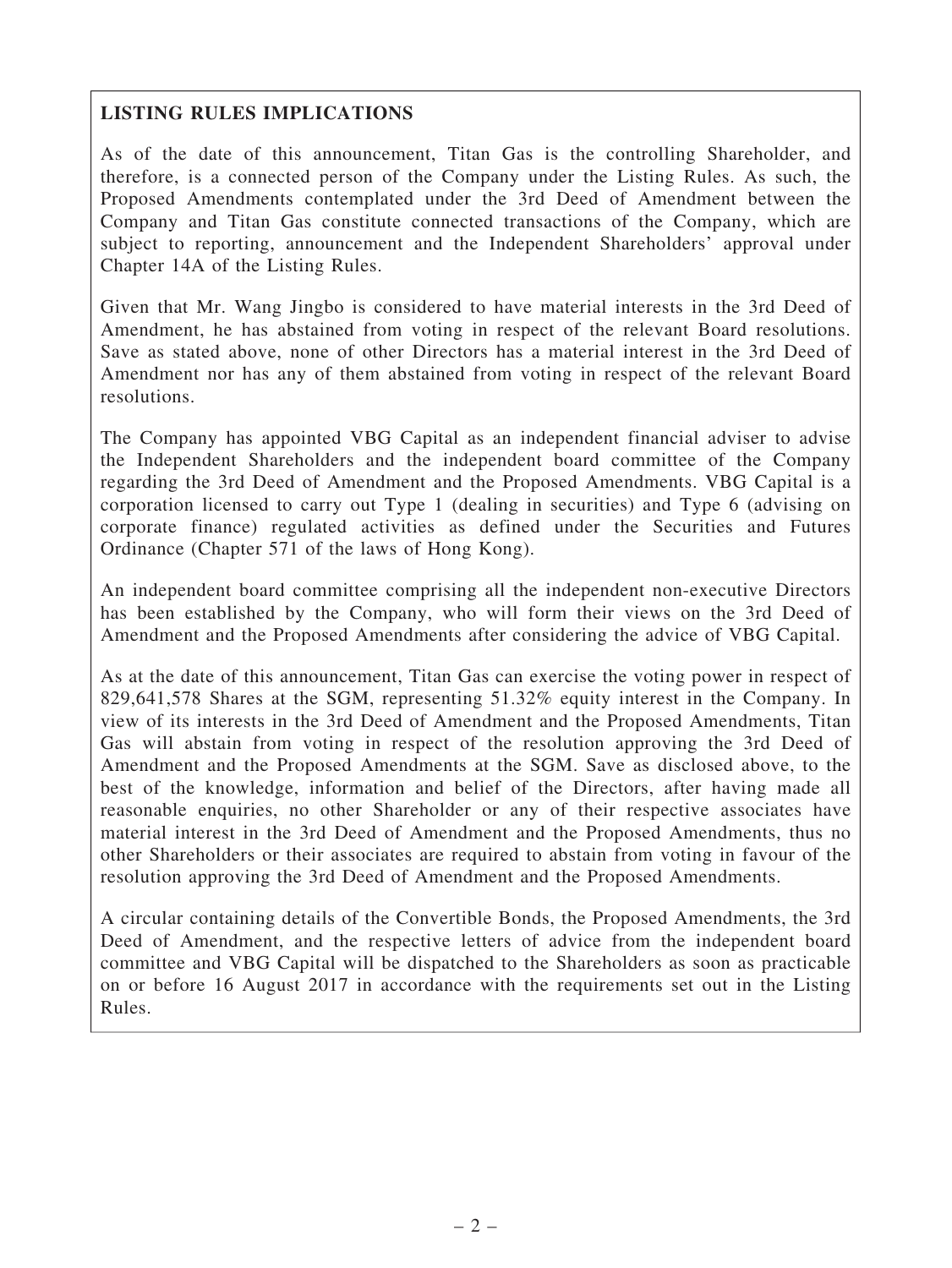## BACKGROUND INFORMATION

References are made to (i) the announcement dated 31 October 2007 and the circular dated 21 November 2007 of the Company in relation to the issue of the Convertible Bonds; (ii) the announcement dated 28 March 2013 and the circular dated 29 April 2013 of the Company in relation to the extension of the maturity date; (iii) the announcement dated 3 June 2014 and the circular dated 13 June 2014 of the Company in relation to the further extension of the maturity date; and (iv) the announcement dated 28 October 2015 and the circular dated 29 June 2016 of the Company in relation to the transfer of part of the Convertible Bonds from Tanisca to Titan Gas.

On 29 October 2007, the Company and Tanisca entered into the Subscription Agreement, pursuant to which the Company agreed to issue to Tanisca, and Tanisca agreed to subscribe for the Convertible Bonds in the principal amount of HK\$120,000,000 to be issued by the Company. The Convertible Bonds were issued on 28 March 2008. The Convertible Bonds bear 1% interest per annum and are convertible into Shares. All outstanding Convertible Bonds would mature on 28 March 2013 pursuant to the then terms and conditions of the Convertible Bonds.

On 28 March 2013, the Company and Tanisca entered into the 1st Deed of Amendment for the extension of the maturity date, pursuant to which the maturity date of the Convertible Bonds shall be a date falling on 28 March 2015. Apart from the extension, all terms of the Convertible Bonds remained unchanged from the original terms.

On 3 June 2014, the Company and Tanisca entered into the 2nd Deed of Amendment for further extension of the maturity date, pursuant to which the maturity date of the Convertible Bonds shall be a date falling on 30 April 2018. Apart from the extension, all terms of the Convertible Bonds remained unchanged from the original terms.

On 22 June 2015, Tanisca, Titan Gas, Upsky Enterprises Limited and Mr. Mo Tianquan entered into the S&P Agreement, pursuant to which, among other things, Tanisca agreed to sell to Titan Gas, and Titan Gas agreed to purchase the Convertible Bonds in the principal amount of HK\$96,832,526.

As at the date of this announcement, Titan Gas holds the Convertible Bonds with an aggregate principal amount of HK\$96,832,526, and Tanisca holds the Convertible Bonds with an aggregate principal amount of HK\$23,167,474. For the reasons as stated in the paragraph headed ''Reasons for the Proposed Amendments'' below in this announcement, the Company proposed the extension of the maturity date and the other proposed amendments to the holders of the Convertible Bonds, which are subject to agreement from the existing bondholders of the Convertible Bonds (i.e. Tanisca and Titan Gas). However, the Company has been informed by Tanisca that Tanisca does not wish to further extend the Convertible Bonds held by it in the principal amount of HK\$23,167,474 as Tanisca may consider exercising the conversion rights attached to all the Convertible Bonds held by it into Conversion Shares before the Current Maturity Date and thus does not agree to the Proposed Amendments. Meanwhile, Titan Gas has no present intention to convert or transfer any of the Convertible Bonds held by it, and has agreed with the Proposed Amendments. Given the aforementioned situation, a bondholder meeting to approve the Proposed Amendments is not a viable option as the quorum requiring at least 2 bondholders may not be formed. Accordingly, the Company agreed to enter into the 3rd Deed of Amendment only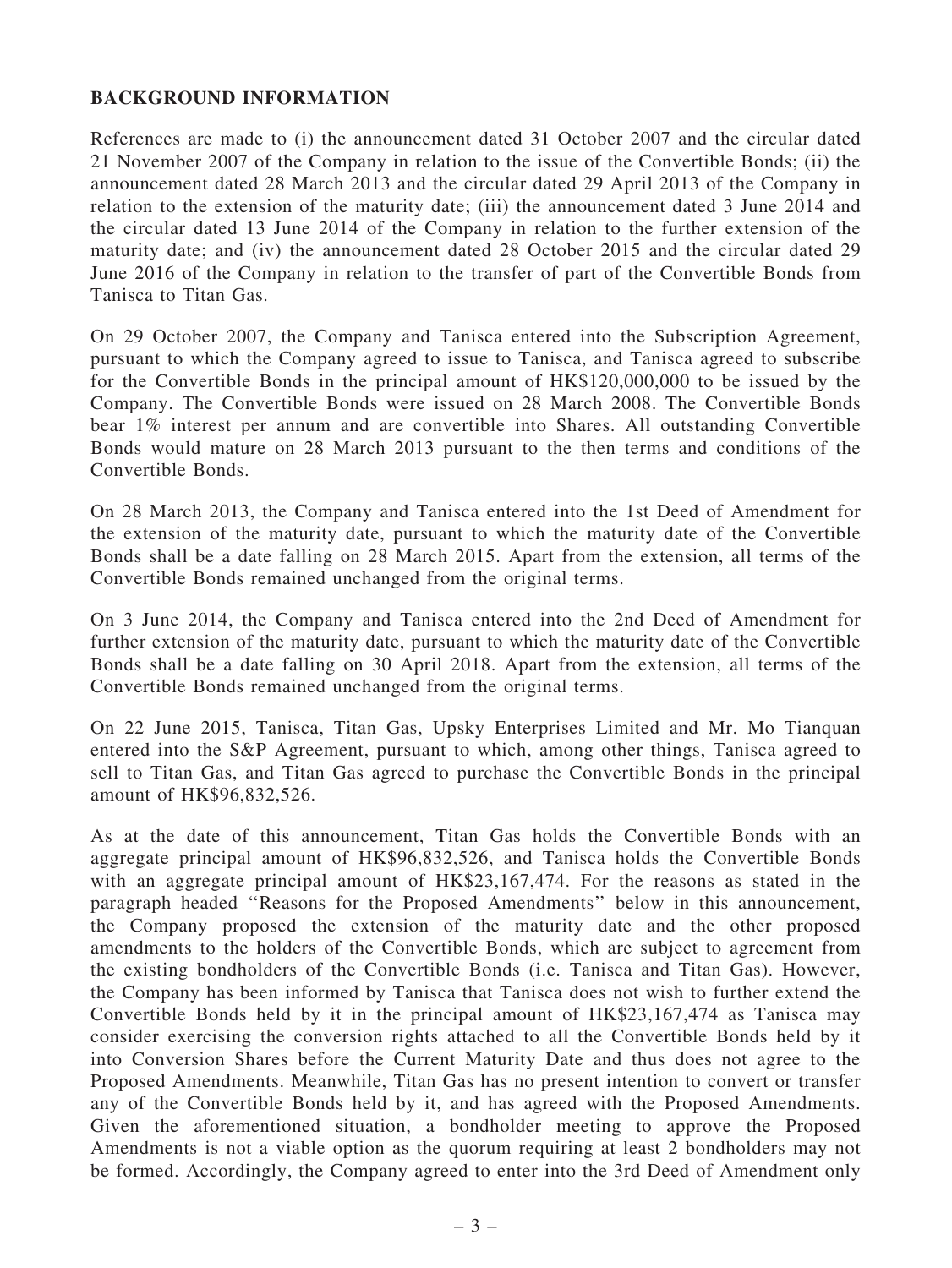with Titan Gas allowing the Proposed Amendments expediently becoming effective as soon as Tanisca exercises its conversion rights attached to the Convertible Bonds held by it. Although the Company may alternatively choose to later enter into a deed of amendment with Titan Gas after Tanisca exercises its conversion rights in full, the Company considers additional time and cost will be incurred to obtain the independent shareholders' approval in that case. After taking the above into account, the Company decided to make the Proposed Amendments with Titan Gas only (as the sole bondholder on the Effective Date) with effect on the Effective Date, which is not in breach of the current Terms and Conditions and is in the interest of the Shareholders and the Company as a whole.

As disclosed in the circular of the Company dated 13 June 2014 in relation to the 2nd Deed of Amendment, the then Directors intended to partially redeem and leave the unredeemed portion of the Convertible Bonds converted into Shares upon maturity so as to allow the Company to meet the public floating requirement of the Listing Rules upon conversion. During 2015 and 2016, the Company underwent a reverse takeover and the Board has been changed in August 2016 following the completion of the reverse takeover. The current Board considered that the Group should utilise its available cash resources for its business development and expansion plans on a priority basis after due consideration. As such, the Company has not redeemed any Convertible Bonds. As at the date of this announcement, none of the Convertible Bonds is converted, purchased or redeemed, and the principal amount of the outstanding Convertible Bonds is HK\$120,000,000.

The current Conversion Price is HK\$0.0672 per Conversion Share, which has been adjusted in accordance with the Terms and Conditions.

# 3RD DEED OF AMENDMENT

On 15 August 2017, the Company and Titan Gas, as the sole bondholder of the Convertible Bonds on the Effective Date, entered into the 3rd Deed of Amendment to further extend the maturity date of the Convertible Bonds, to add restriction on the exercise of conversion rights to ensure the compliance with the public float requirement of the Listing Rules, and to remove certain adjustment events to the Conversion Price, which will become effective on the Effective Date.

Pursuant to the 3rd Deed of Amendment, on the Effective Date, (i) the maturity date of the Convertible Bonds will be extended to a date falling on 30 April 2022 and the expiry date of the conversion period will accordingly be extended to a date falling on 30 April 2022; (ii) the holder(s) of the Convertible Bonds shall not exercise the conversion rights if, immediately following the conversion, the Company would be unable to meet the public float requirement under the Listing Rules; and (iii) certain anti-dilutive adjustment events to the Conversion Price in relation to the issue of new shares and other securities (the ''Antidilutive Adjustment Events'') will be removed, and the Conversion Price will only be subject to adjustment for consolidation or sub-division of Shares, capitalisation of profits or reserves and capital distribution to Shareholders.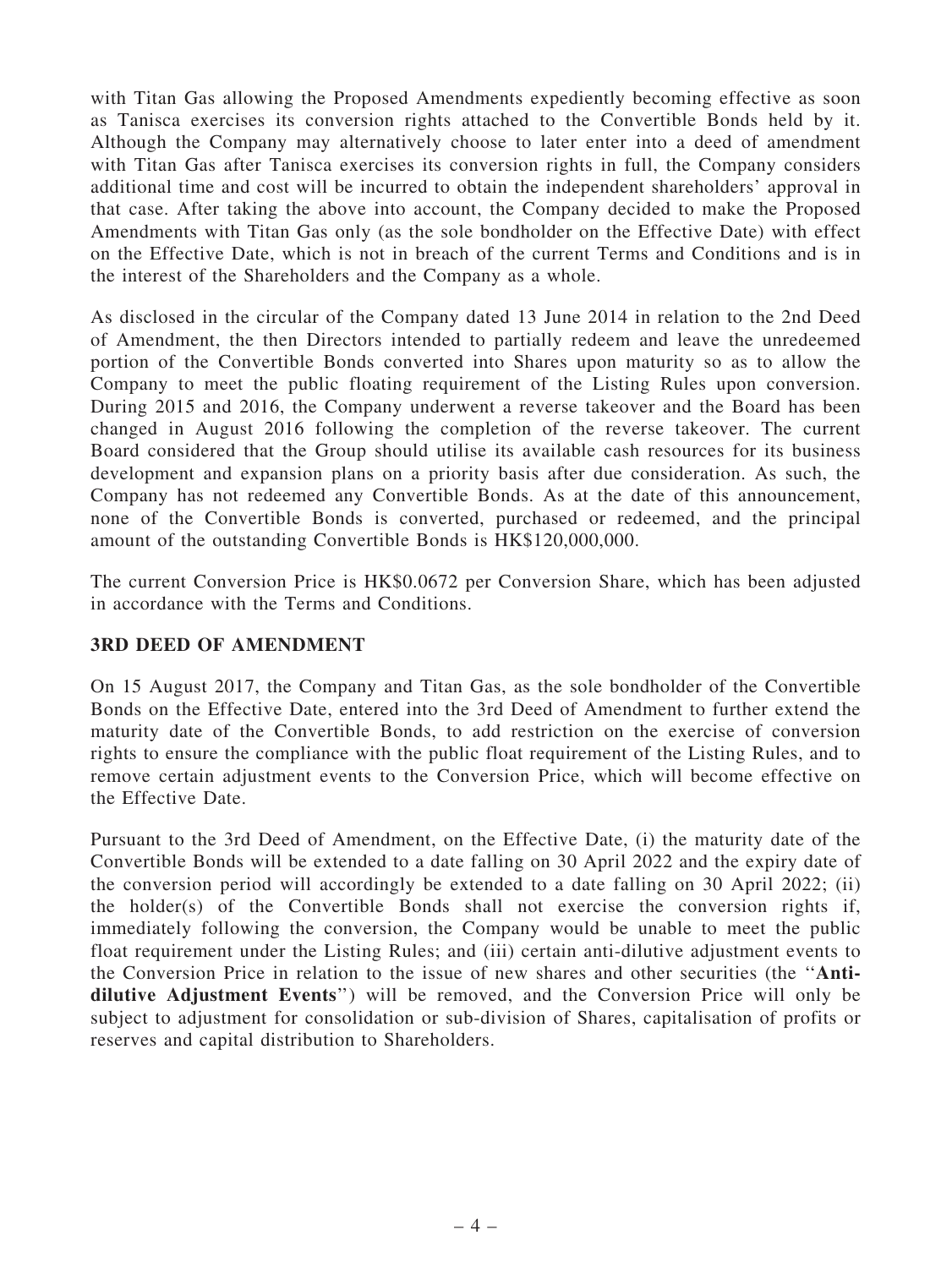Below is the comparison of major differences between the original terms of the Convertible Bonds and the Proposed Amendments:

| summary of the original terms of the |  |  |  |
|--------------------------------------|--|--|--|
| <b>Convertible Bonds</b>             |  |  |  |

Maturity The date falling on the maturity date of the Bond on 28 March 2015 shall be extended to 30 April 2018 upon expiry of the same. Unless previously redeemed, purchased and cancelled or converted, all of outstanding Bond will be converted into ordinary shares of the Company on the extended maturity date.

Public Float Requirement

#### the Proposed Amendments

The date falling on the maturity date of the Bond on 30 April 2018 shall be extended to 30 April 2022 upon expiry of the same. Unless previously redeemed, purchased and cancelled or converted, all of outstanding Bond will be converted into ordinary shares of the Company on the extended maturity date.

The conversion rights attaching to the Convertible Bonds shall not be exercised by the holder of the Convertible Bonds and the Company will not issue the Conversion Shares if, immediately following the conversion, the Company would be unable to meet the public float requirement under the Listing Rules.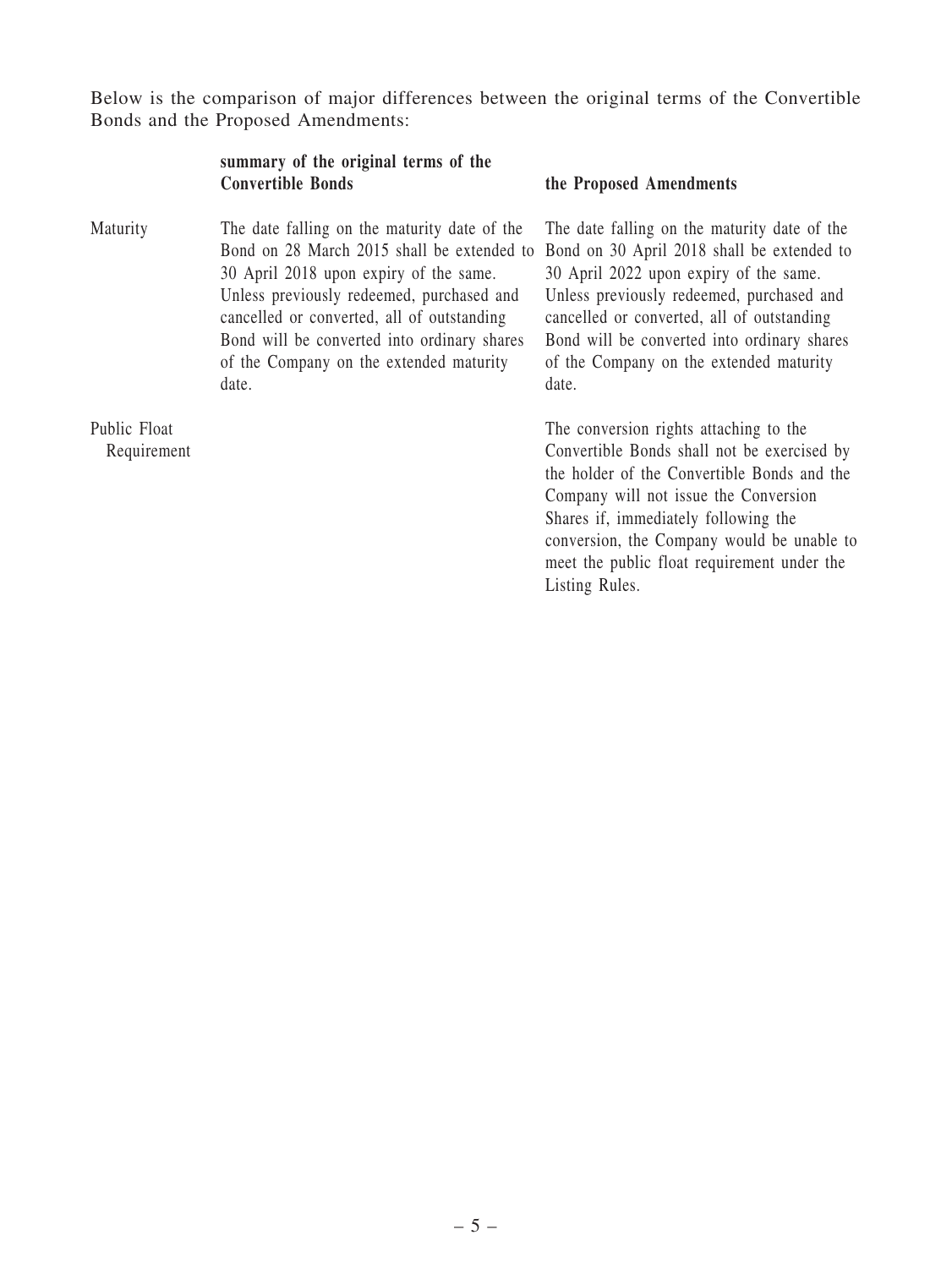## summary of the original terms of the Convertible Bonds the Proposed Amendments

- Adjustments (a) consolidation or sub-division of the Shares;
	- (b) capitalisation of profits or reserves;
	- (c) capital distribution to the Shareholders;
	- (d) offer to Shareholders new Shares for subscription by way of rights or grant to Shareholders options or warrants to subscribe for new Shares, at a price which is less than 90 per cent of the market price as at the date of the announcement of the terms of the issue or grant;
	- (e) issue wholly for cash of any securities, which are convertible into or exchangeable for or carry rights of subscription for new Shares, and the total consideration initially receivable per Share is less than 90 per cent of the market price as at the date of the announcement of the terms of issue of such securities, or the modification which results that total consideration is less than 90 per cent of the market price as at the date of the proposal to modify such rights;
	- (f) issue wholly for cash of any Shares at a price per Share which is less than 90 per cent of the market price as at the date of the announcement of the terms of such issue; and
	- (g) issue of Shares for the acquisition of asset at an aggregate consideration per Share is less than 90 per cent of the market price as at the date of the announcement of the terms of such issue.

- (a) consolidation or sub-division of the Shares;
- (b) capitalisation of profits or reserves; and
- (c) capital distribution to the Shareholders.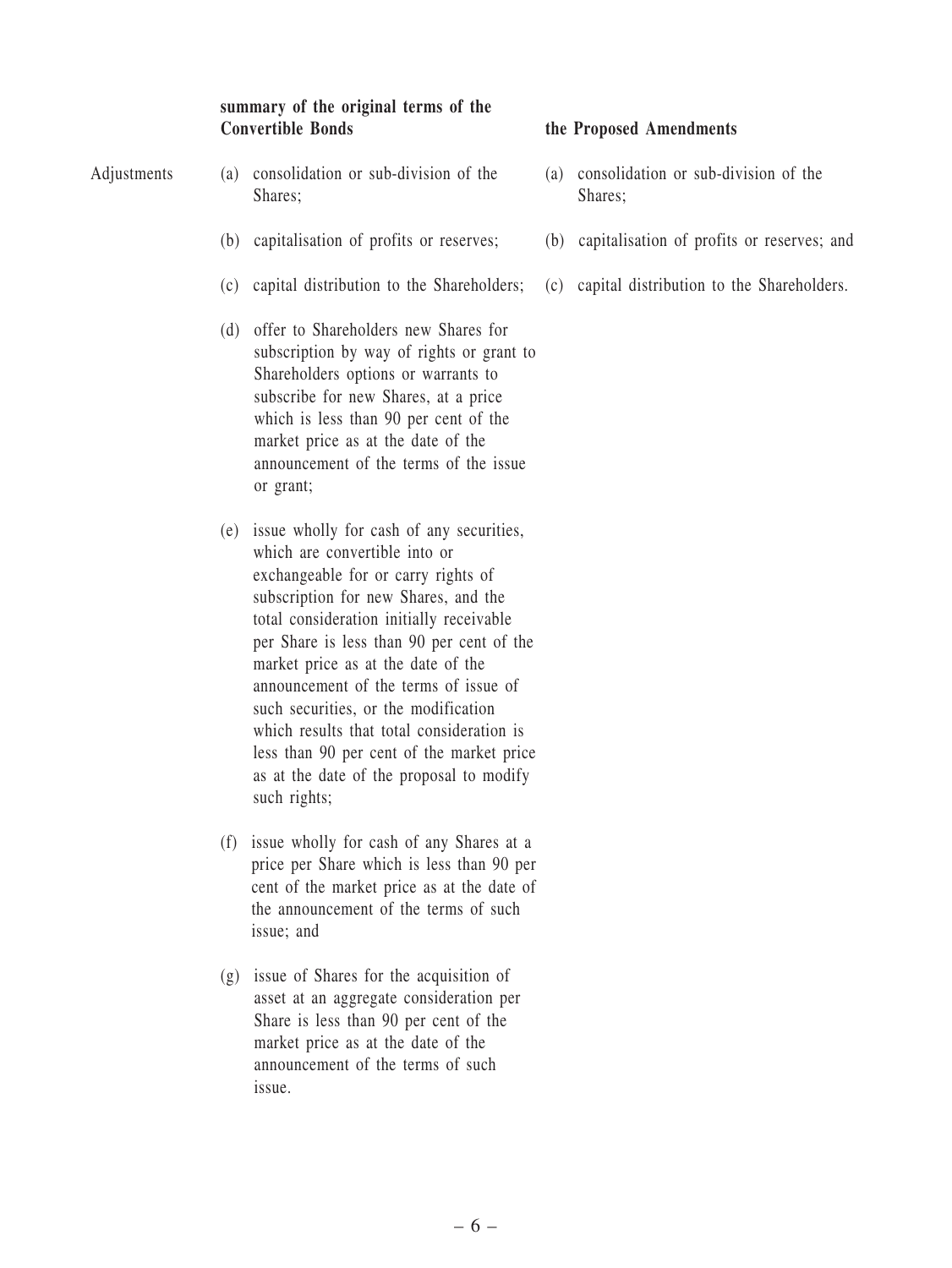The 3rd Deed of Amendment will only become effective on the Effective Date subject to the fulfilment of all the following conditions:

- (a) the Company having convened a special general meeting at which a resolution shall have been duly passed by the Independent Shareholders to approve and ratify the 3rd Deed of Amendment and the Proposed Amendments;
- (b) the Stock Exchange having granted the approval for the Proposed Amendments; and
- (c) all necessary consents and approvals required to be obtained on the part of the Company in respect of the 3rd Deed of Amendment and the Proposed Amendments having been obtained.

Save for the Proposed Amendments, all other major Terms and Conditions shall remain in full force.

Prior to the Effective Date, the Convertible Bonds are held by Titan Gas and Tanisca (where applicable), and are subject to the current Terms and Conditions. After the Effective Date, the Convertible Bonds will be solely held by Titan Gas, and will be subject to the revised Terms and Conditions (as amended by the Proposed Amendments).

The current Conversion Price is HK\$0.0672 per Conversion Share, which is subject to adjustment events under the current Terms and Conditions (including the Anti-dilutive Adjustment Events) before the Effective Date. In the event that the current Conversion Price is adjusted pursuant to the current Terms and Conditions before the Effective Date, the Company will re-comply with the relevant applicable requirements under the Listing Rules for the Proposed Amendments, including the independent shareholders' approval (if applicable).

As Titan Gas will be the sole bondholder after the Effective Date, amending the Terms and Conditions through signing the 3rd Deed of Amendment between the Company (as the issuer) and Titan Gas (as the sole bondholder on the Effective Date) with effect on the Effective Date is not in breach of the current Terms and Conditions.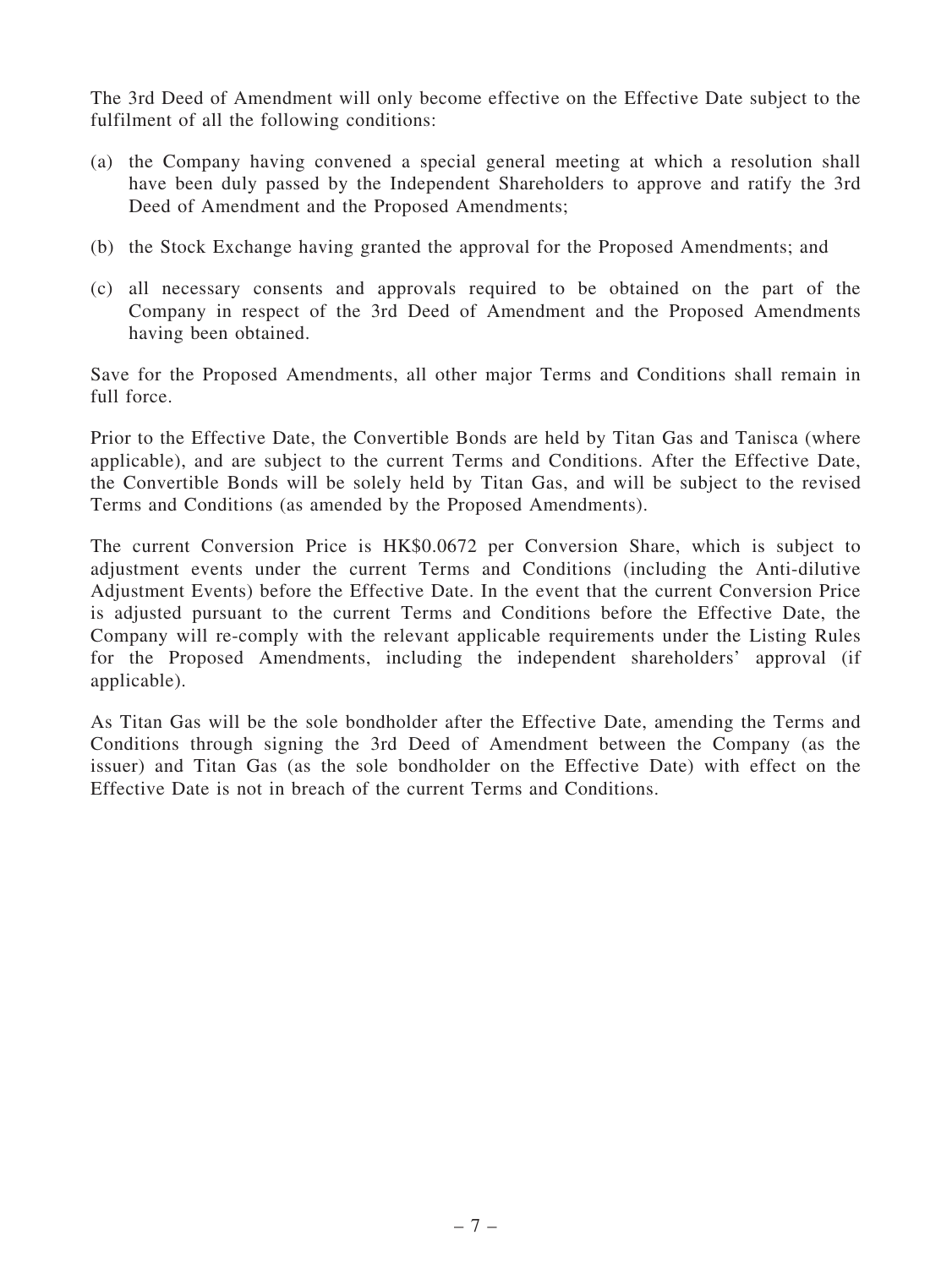# TERMS AND CONDITIONS OF THE CONVERTIBLE BONDS

The principal terms of the Convertible Bonds after the Effective Date are as follows:

| Principal amount:            | HK\$96,832,526                                                                                                                                                                                                                                                                                                                                                                                                                                                                                                                                                                                                                                                                                     |
|------------------------------|----------------------------------------------------------------------------------------------------------------------------------------------------------------------------------------------------------------------------------------------------------------------------------------------------------------------------------------------------------------------------------------------------------------------------------------------------------------------------------------------------------------------------------------------------------------------------------------------------------------------------------------------------------------------------------------------------|
| Maturity:                    | Unless previously redeemed, purchased and cancelled or converted,<br>all of the outstanding Convertible Bonds will be converted into<br>ordinary shares of the Company on 30 April 2022.                                                                                                                                                                                                                                                                                                                                                                                                                                                                                                           |
| Redemption:                  | Upon written confirmation having been obtained from the holder(s)<br>of the Convertible Bonds, the Company has the option to redeem<br>the Convertible Bonds. Otherwise, the Company is not entitled to<br>redeem the Convertible Bonds.                                                                                                                                                                                                                                                                                                                                                                                                                                                           |
| Interest:                    | The Convertible Bonds will bear interest at the rate of $1\%$ per<br>annum, payable semi-annually in arrear.                                                                                                                                                                                                                                                                                                                                                                                                                                                                                                                                                                                       |
| Conversion rights:           | The holder(s) of the Convertible Bonds will have the right at any<br>time commencing on the Business Day after the date of issuance of<br>the Convertible Bonds but before 30 April 2022, to convert the<br>whole or part of the principal amount of the Convertible Bonds<br>into the Shares, provided that the principal amount to be converted<br>shall be at least HK\$1,000,000, and in integral multiples of<br>HK\$1,000,000 on each such conversion, save that if at any time the<br>outstanding principal amount of the Convertible Bonds is less than<br>HK\$1,000,000, the whole (but not part only) of such outstanding<br>principal amount of the Convertible Bonds may be converted. |
| Public Float<br>Requirement: | The conversion rights attaching to the Convertible Bonds shall not<br>be exercised by the holder of the Convertible Bonds and the<br>Company will not issue the Conversion Shares if, immediately<br>following the conversion, the Company would be unable to meet<br>the public float requirement under the Listing Rules.                                                                                                                                                                                                                                                                                                                                                                        |
| <b>Conversion Price:</b>     | The current Conversion Price is HK\$0.0672 per Conversion Share<br>(as adjusted before and as may be further adjusted before the<br>Effective Date), subject to adjustment for consolidation or sub-<br>division of Shares, capitalisation of profits or reserves and capital<br>distribution to Shareholders.                                                                                                                                                                                                                                                                                                                                                                                     |
| <b>Conversion Shares:</b>    | The Conversion Shares will rank <i>pari passu</i> in all respects with the<br>existing Shares in issue.                                                                                                                                                                                                                                                                                                                                                                                                                                                                                                                                                                                            |
| Transferability:             | The Convertible Bonds may be assigned or transferred to any<br>party. The Company will undertake to the Stock Exchange that it<br>will disclose to the Stock Exchange any dealings by any of the<br>connected persons from time to time in the Convertible Bonds<br>immediately upon the Company becoming aware of such dealings.                                                                                                                                                                                                                                                                                                                                                                  |
| Voting right:                | Holder(s) of the Convertible Bonds (or any part thereof) will not<br>be entitled to attend or vote at any Shareholders' and/or warrant<br>holders' meetings of the Company by reason only of it being a<br>holder of the Convertible Bonds (or any part thereof).                                                                                                                                                                                                                                                                                                                                                                                                                                  |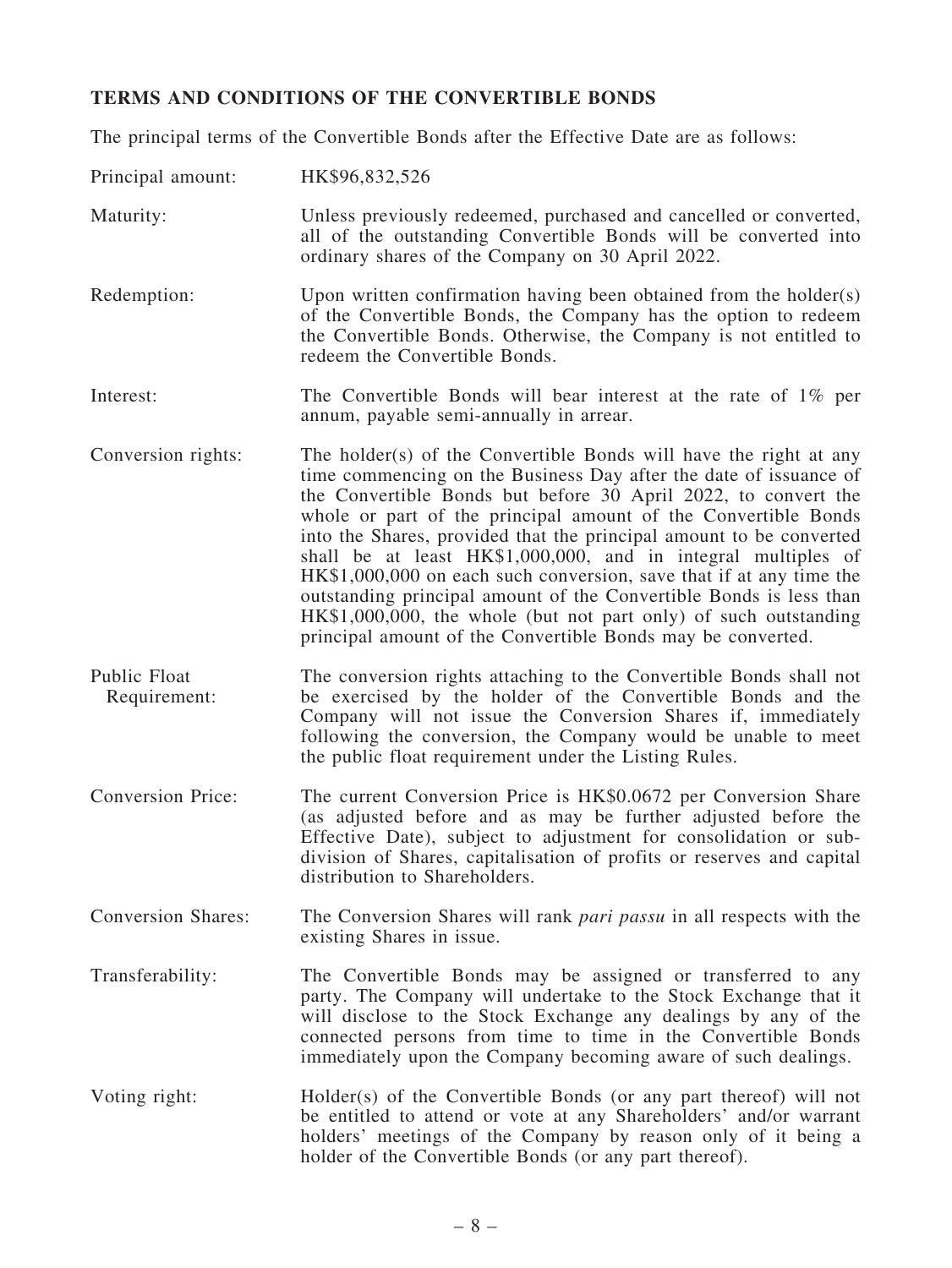- Listing and trading: No application will be made for the listing of the Convertible Bonds and permission to deal in the Convertible Bonds on the Stock Exchange or any other stock exchange.
- Undertaking: So long as the Convertible Bonds are outstanding, the Company will comply with and procure the compliance of all conditions imposed by the Stock Exchange or by any other competent authority (in Hong Kong or elsewhere) for approval of the issue of the Convertible Bonds or for the listing of and permission to deal in the Conversion Shares and to ensure the continued compliance thereof.

#### REASONS FOR THE PROPOSED AMENDMENTS

#### (1) Extension of the maturity date

Pursuant to the current Terms and Conditions, the Convertible Bonds will mature on 30 April 2018 unless further extended. Unless previously redeemed, purchased and cancelled or converted, all of the outstanding Convertible Bonds will be converted into Shares on 30 April 2018.

As at the date of this announcement, Titan Gas holds 829,641,578 Shares, or 51.32% of the issued share capital of the Company. In the event that all the outstanding Convertible Bonds are converted into Shares, 1,440,960,208 new Shares will be issued to Titan Gas and 344,754,077 new Shares will be issued to Tanisca. The following table illustrates the Company's existing shareholding structure and the respective shareholding structure upon full conversion of the Convertible Bonds by Tanisca and Titan Gas assuming there is no other change in the share capital of the Company and the Convertible Bonds:

| Name of Shareholder    | As at the date of this<br>announcement |        | Immediately upon full<br>conversion of the<br>Convertible Bonds by<br>Tanisca at conversion price<br>of HK\$0.0672 |        | Immediately upon full<br>conversion of the<br><b>Convertible Bonds</b><br>by Tanisca and Titan Gas at<br>conversion price of<br>HK\$0.0672 |        |
|------------------------|----------------------------------------|--------|--------------------------------------------------------------------------------------------------------------------|--------|--------------------------------------------------------------------------------------------------------------------------------------------|--------|
|                        | Number of                              |        | Number of                                                                                                          |        | Number of                                                                                                                                  |        |
|                        | <b>Shares</b>                          | $\%$   | <i>Shares</i>                                                                                                      | $\%$   | <i>Shares</i>                                                                                                                              | $\%$   |
| Titan Gas              | 829,641,578                            | 51.32  | 829,641,578                                                                                                        | 42.30  | 2,270,601,786                                                                                                                              | 66.73  |
| Tanisca (Note 1)       |                                        |        | 344,754,077                                                                                                        | 17.58  | 344,754,077                                                                                                                                | 10.13  |
|                        |                                        |        | 34,753,409                                                                                                         | 1.77   | 34,753,409                                                                                                                                 | 1.02   |
| Lin Dongliang (Note 2) | 12,910,000                             | 0.80   | 12,910,000                                                                                                         | 0.66   | 12,910,000                                                                                                                                 | 0.38   |
| Sub-total              | 842,551,578                            | 52.11  | 1,222,059,064                                                                                                      | 62.30  | 2,663,019,272                                                                                                                              | 78.27  |
| Public                 | 774,188,997                            | 47.89  | 739,435,588                                                                                                        | 37.70  | 739,435,588                                                                                                                                | 21.73  |
| <b>Total</b>           | 1,616,740,575                          | 100.00 | 1,961,494,652                                                                                                      | 100.00 | 3,402,454,860                                                                                                                              | 100.00 |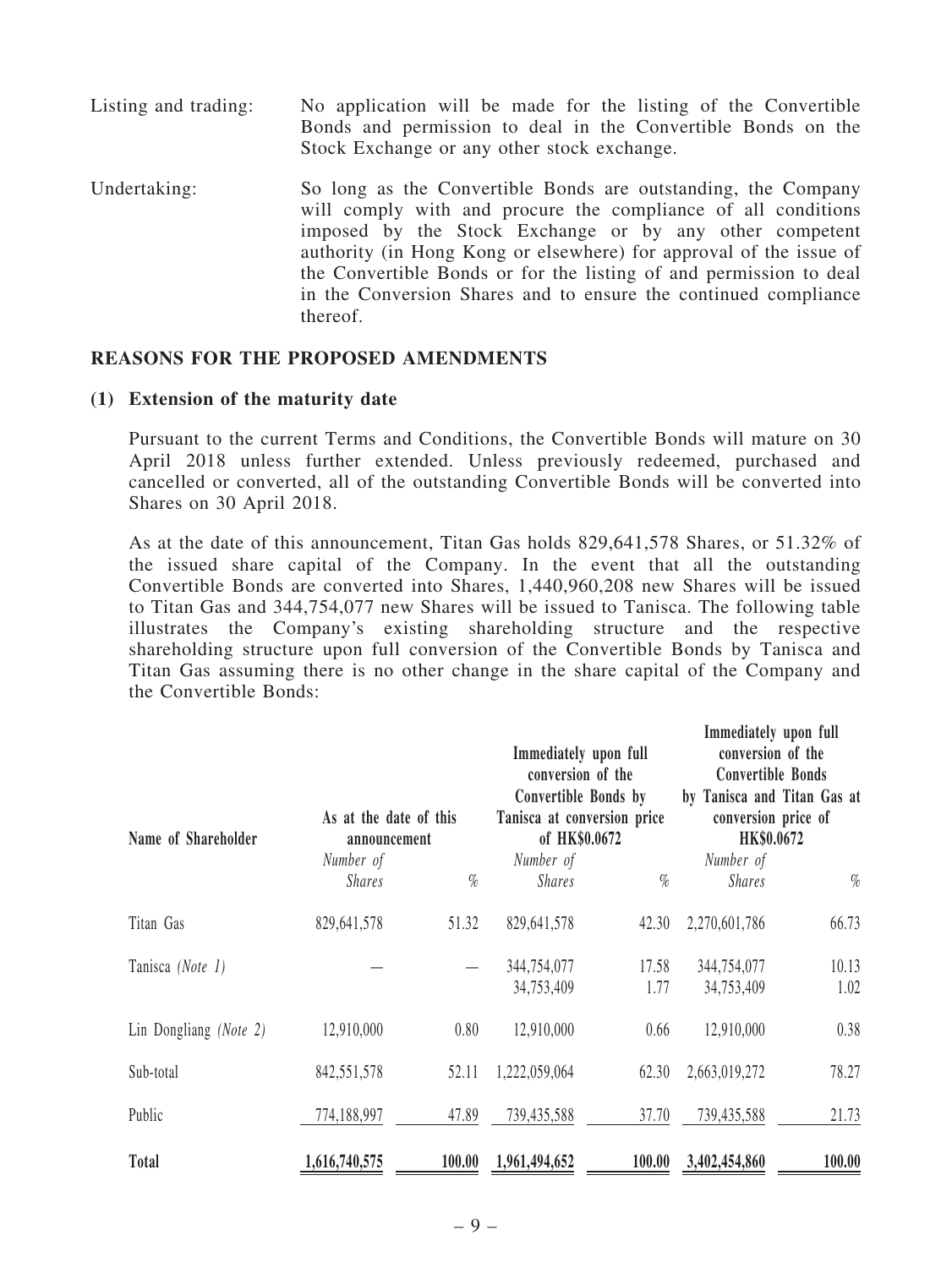#### Notes:

- 1. As at the date of this announcement, Upsky Enterprises Limited holds 34,753,409 Shares, representing approximately 2.15% of the issued share capital and forming part of the public shareholding. Both Tanisca and Upsky Enterprises Limited are companies wholly-owned by the same individual. The aggregate shareholding of Tanisca and Upsky Enterprises Limited will exceed 10% upon full conversion of the Convertible Bonds, and thus the Shares held by Tanisca and Upsky Enterprises Limited upon full conversion of the Convertible Bonds shall not be counted for public Shares.
- 2. As at the date of this announcement, Mr. Lin Dongliang, a non-executive Director, beneficially held 12,910,000 Shares, which shall not be counted for public Shares.

In the event that Titan Gas exercises the conversion rights attaching to its Convertible Bonds in full after Tanisca Conversion Date, the Company would be in breach of the public float requirement under the Listing Rules, which normally requires that at least 25% of the Company's share capital must at all times be held by the public. Full conversion of the Convertible Bonds by Titan Gas will not be allowed in the event that it will lead to a breach of the public float requirement under the Listing Rules. If Titan Gas is to convert the Convertible Bonds in full, it would have to sell a material amount of Shares on the market. The Company considers that this may not be in the best interests of the Company and the Shareholders as this may potentially create substantial downward pressure of the market price of the Shares given the recent price performance and trading liquidity.

Furthermore, full redemption of the Convertible Bonds will reduce the available cash resources of the Group, which may impose negative impact on the Group's liquidity and negatively affect the Group's further business development and expansion plans, including the exploration and development of its existing oil project in China, and potential acquisitions of and investments in other oil and gas or energy related projects.

In November 2016, the Group entered into a sale and purchase agreement in relation to the acquisition of certain oil and gas producing assets in South Texas of the United States of America (the ''US Investment'') at the cash consideration of US\$278 million (equivalent to approximately HK\$2,156 million), subject to adjustments as set out in the agreement. Whilst on 3 August 2017, the Group terminated the US Investment, it had been actively negotiating with the sellers in relation to a transaction under an alternative structure regarding the assets of the sellers. On 14 August 2017, the Group entered into a credit agreement with an experienced investor, which entered into an acquisition agreement with one of the sellers on the even date in relation to the acquisition of part of the assets originally to be purchased by the Group under the US Investment (the ''Alternative Acquisition''). The Group agreed to grant a term loan to the investor under the credit agreement (the "Term Loan") for the purpose of financing the Alternative Acquisition and the subsequent operations of such assets by the investor. Please refer to the announcements of the Company dated 3 and 15 August 2017 for details. It is expected that the available cash resources of the Group will be utilised for the Term Loan, if materialised, and/or other potential oil and gas or energy related projects as elaborated above.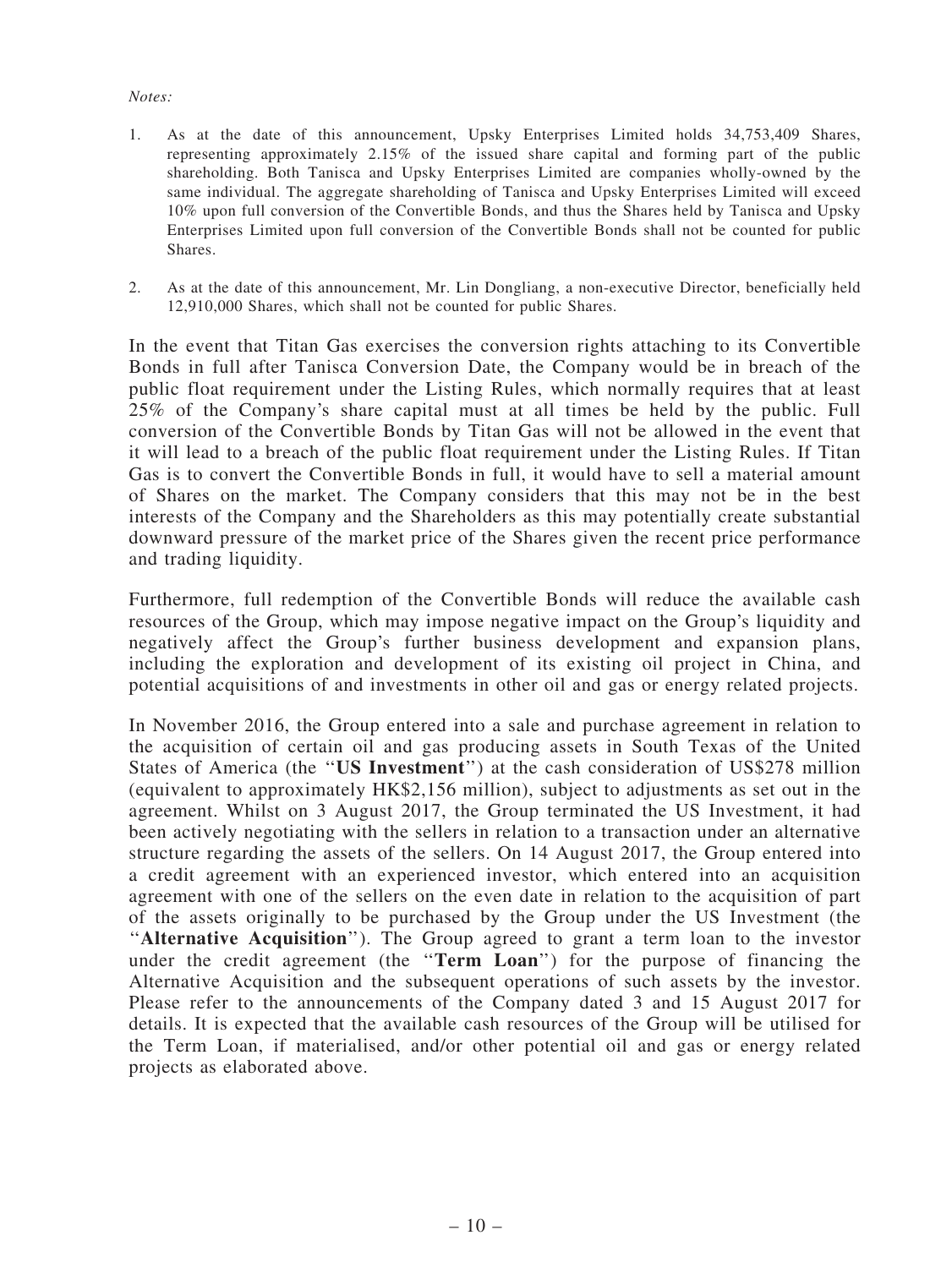The proposed extension preserves the cash resources of the Group by allowing the Group to refinance the debts under the Convertible Bonds under the same terms (other than the removal of the Anti-dilutive Adjustment Events) for a further 48 months. The interest rate of the Convertible Bonds (i.e. 1% per annum) is lower than the general cost of borrowing of the Group and there is no need for any guarantee or security. As such, the proposed extension will provide the Group with flexibility in deploying its cash resources in a less costly manner.

In view of the above factors, the Company and Titan Gas entered into the 3rd Deed of Amendment to further extend the maturity date of the Convertible Bonds.

#### (2) Restrictions on the exercise of the conversion rights

Considering the possible transfer of the Convertible Bonds in the future, the Company proposes that any exercise of the conversion rights attaching to the Convertible Bonds by the bondholders shall be subject to the public float requirement of the Listing Rules.

The Directors are of the view that the restrictions on the exercise of the conversion rights will put the Company in a better position to comply with the public float requirement of the Listing Rules.

## (3) Removal of certain adjustment events

The Company also proposes to remove the Anti-dilutive Adjustment Events in order to protect the interests of the minority Shareholders.

The Anti-dilutive Adjustment Events are customary and common to many convertible bonds and notes. The proposed removal of the Anti-dilutive Adjustment Events reduces the possibility of an increase in the number of Conversion Shares which will be held by the holders of the Convertible Bonds. It represents a restriction on the holders of the Convertible Bonds by minimizing the likelihood for them to convert the Convertible Bonds into additional Shares, and a protection to the interests of the minority Shareholders from potential additional dilution as a result of any future equity fund raising during the term of the Convertible Bonds. This also gives the Company a better position in determining and negotiating the structure and terms (in particular pricing) of any potential future equity fund raising activity. For the avoidance of doubt, as at the date of this announcement, no concrete plan for equity fund raising activity has been formed by the Company.

The Directors are of the view that the proposed removal of the Anti-dilutive Adjustment Events represents a waiver of rights by Titan Gas, and will not pose any significant adverse impact on the operations of the Group or the rights of the minority Shareholders.

The Board (excluding the independent non-executive Directors who will form their views after considering the advice of VBG Capital) considers that the terms of the 3rd Deed of Amendment and the Proposed Amendments are fair and reasonable and in the interests of the Shareholders and the Company as a whole.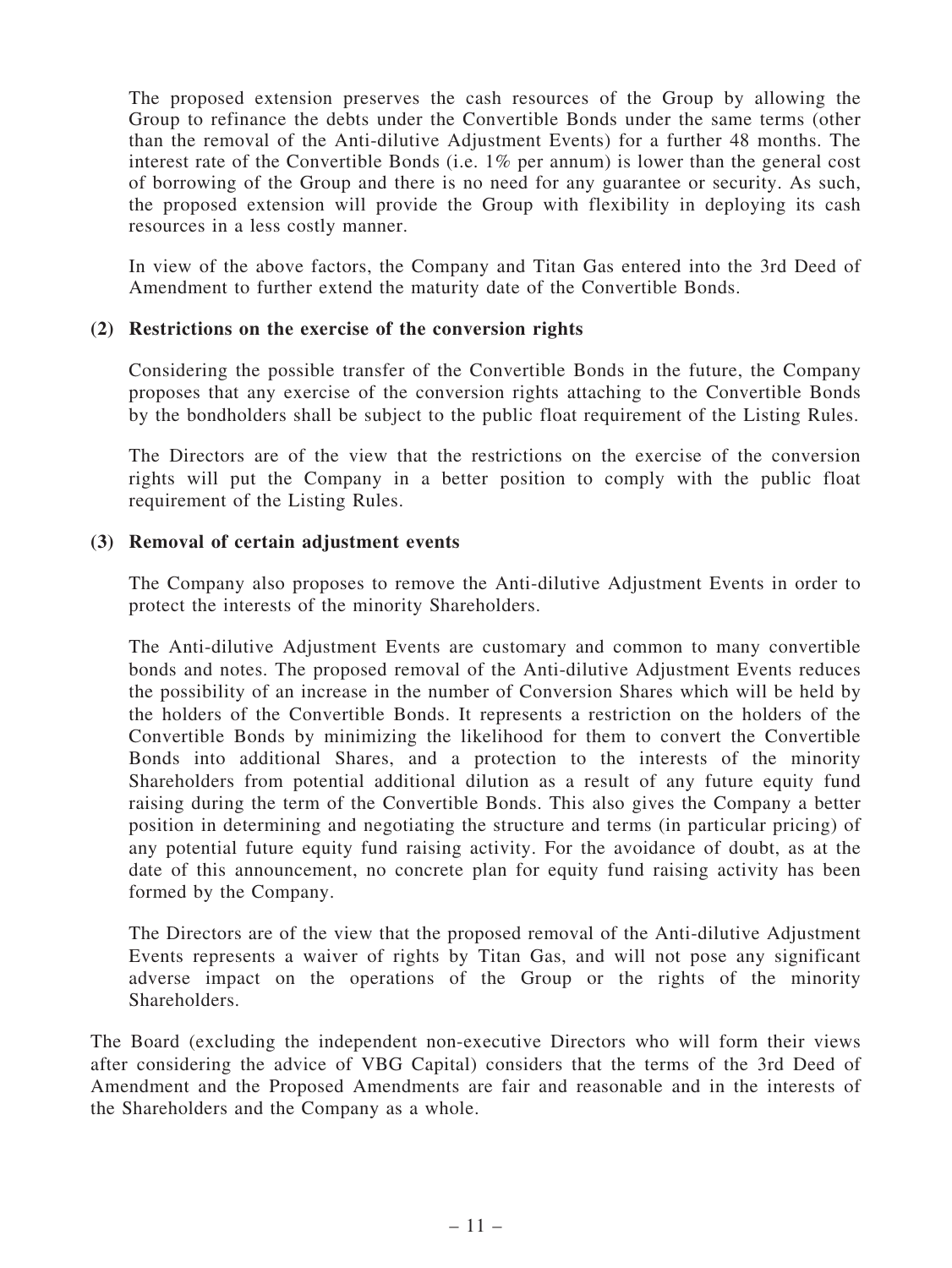# LISTING RULES IMPLICATIONS

As of the date of this announcement, Titan Gas is the controlling Shareholder, and is a connected person of the Company under the Listing Rules. As such, the Proposed Amendments contemplated under the 3rd Deed of Amendment between the Company and Titan Gas constitute connected transactions of the Company, which are subject to the reporting, announcement and the Independent Shareholders' approval under Chapter 14A of the Listing Rules.

Given that Mr. Wang Jingbo is considered to have material interests in the 3rd Deed of Amendment, he has abstained from voting in respect of the relevant Board resolutions. Save as stated above, none of other Directors has a material interest in the 3rd Deed of Amendment nor has any of them abstained from voting in respect of the relevant Board resolutions.

The Company has appointed VBG Capital as an independent financial adviser to advise the Independent Shareholders and the independent board committee of the Company regarding the 3rd Deed of Amendment and the Proposed Amendments. VBG Capital is a corporation licensed to carry out Type 1 (dealing in securities) and Type 6 (advising on corporate finance) regulated activities as defined under the Securities and Futures Ordinance (Chapter 571 of the laws of Hong Kong).

An independent board committee comprising all the independent non-executive Directors has been established by the Company, who will form their views on the 3rd Deed of Amendment and the Proposed Amendments after considering the advice of VBG Capital.

As at the date of this announcement, Titan Gas can exercise the voting power in respect of 829,641,578 Shares at the SGM, representing a 51.32% equity interest in the Company. In view of its interests in the 3rd Deed of Amendment and the Proposed Amendments, Titan Gas will abstain from voting in respect of the resolution approving the 3rd Deed of Amendment and the Proposed Amendments at the SGM. Save as disclosed above, to the best of the knowledge, information and belief of the Directors, after having made all reasonable enquiries, no other Shareholders or any of their respective associates have material interest in the 3rd Deed of Amendment and the Proposed Amendments, thus no other Shareholders or their associates are required to abstain from voting in favour of the resolution approving the 3rd Deed of Amendment and the Proposed Amendments.

A circular containing details of the Convertible Bonds, the Proposed Amendments, the 3rd Deed of Amendment, and the respective letters of advice from the independent board committee and VBG Capital will be dispatched to the Shareholders as soon as practicable on or before 16 August 2017 in accordance with the requirements set out in the Listing Rules.

#### **GENERAL**

The principal activity of the Company is investment holding. The principal activities of the Group consist of upstream crude oil exploration, development and production.

Titan Gas is an investment holding company.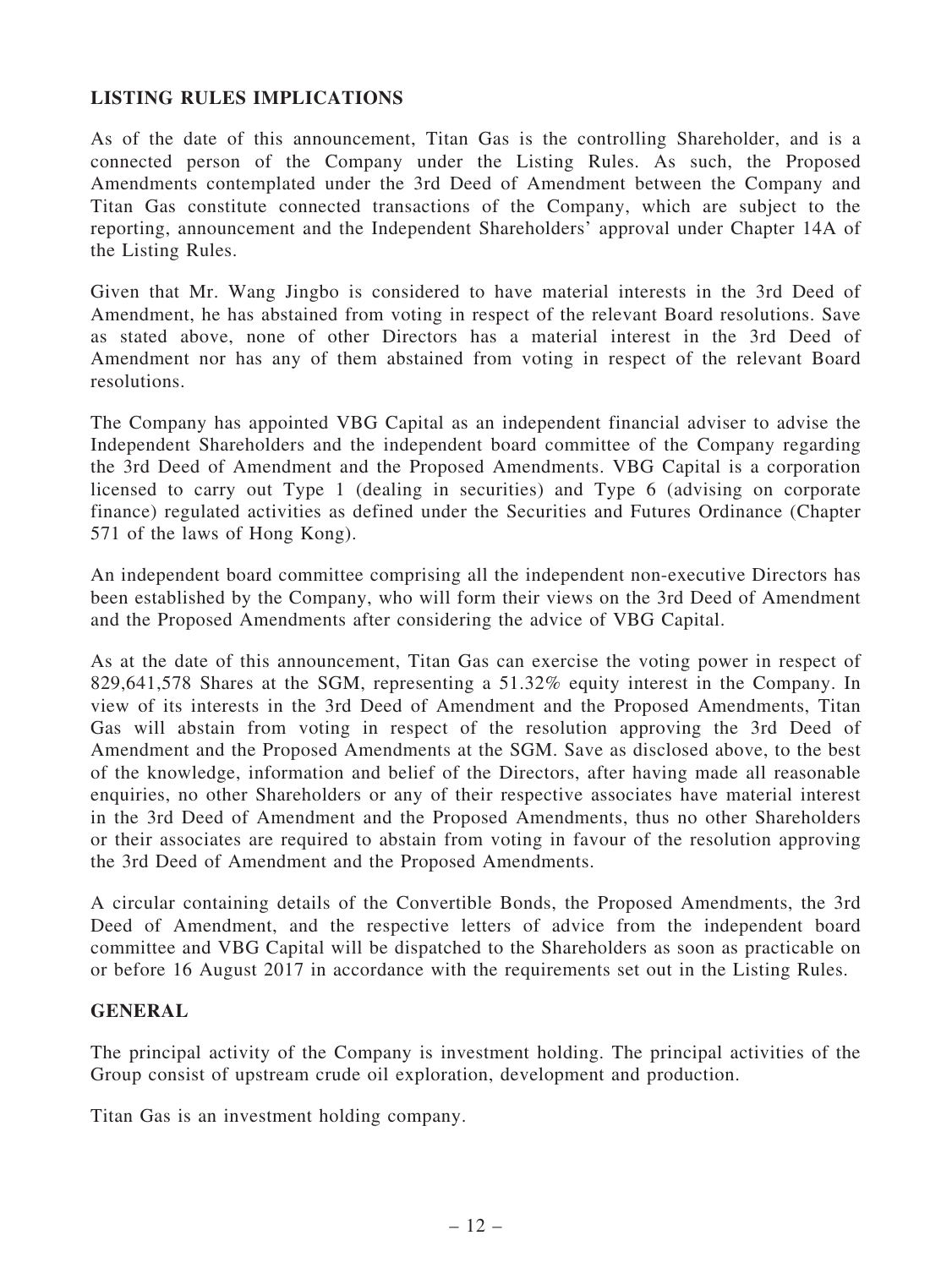# DEFINITIONS

In this announcement, unless the context otherwise requires, the following terms shall have the following meanings:

| "1st Deed of Amendment" | the deed of amendment entered into by the Company and<br>Tanisca on 28 March 2013 to extend the maturity date of the<br>Convertible Bonds to 28 March 2015                                                                                  |
|-------------------------|---------------------------------------------------------------------------------------------------------------------------------------------------------------------------------------------------------------------------------------------|
| "2nd Deed of Amendment" | the deed of amendment entered into by the Company and<br>Tanisca on 3 June 2014 to extend the maturity date of the<br>Convertible Bonds to 30 April 2018                                                                                    |
| "3rd Deed of Amendment" | the deed of amendment entered into by the Company and<br>Titan Gas on 15 August 2017 in relation to the Proposed<br>Amendments                                                                                                              |
| "associates"            | has the meaning ascribed thereto under the Listing Rules                                                                                                                                                                                    |
| "Board"                 | the board of Directors                                                                                                                                                                                                                      |
| "Business Day"          | any day (other than a Saturday or Sunday) on which<br>licensed banks are open for general banking business in<br>Hong Kong                                                                                                                  |
| "Company"               | IDG Energy Investment Group Limited (formerly known as<br>Shun Cheong Holdings Limited), a company incorporated in<br>Bermuda with limited liability whose ordinary Shares are<br>listed on the Main Board of the Stock Exchange            |
| "connected person(s)"   | has the meaning ascribed to it under the Listing Rules                                                                                                                                                                                      |
| "Conversion Price"      | the price per Conversion Share at which the Convertible<br>Bonds may be converted into the Conversion Shares under<br>the Terms and Conditions                                                                                              |
| "Conversion Share(s)"   | the Share(s) to be issued by the Company upon conversion<br>of the Convertible Bonds pursuant to the Terms and<br>Conditions                                                                                                                |
| "Convertible Bond(s)"   | the convertible bonds issued by the Company under the<br>Terms and Conditions                                                                                                                                                               |
| "Current Maturity Date" | 30 April 2018                                                                                                                                                                                                                               |
| "Director(s)"           | director(s) of the Company                                                                                                                                                                                                                  |
| "Effective Date"        | the effective date for the Proposed Amendments, which<br>shall be the second day of (whichever is later) (i) Tanisca<br>Conversion Date; or (ii) the date obtaining the Shareholders'<br>approval on the Proposed Amendments by the Company |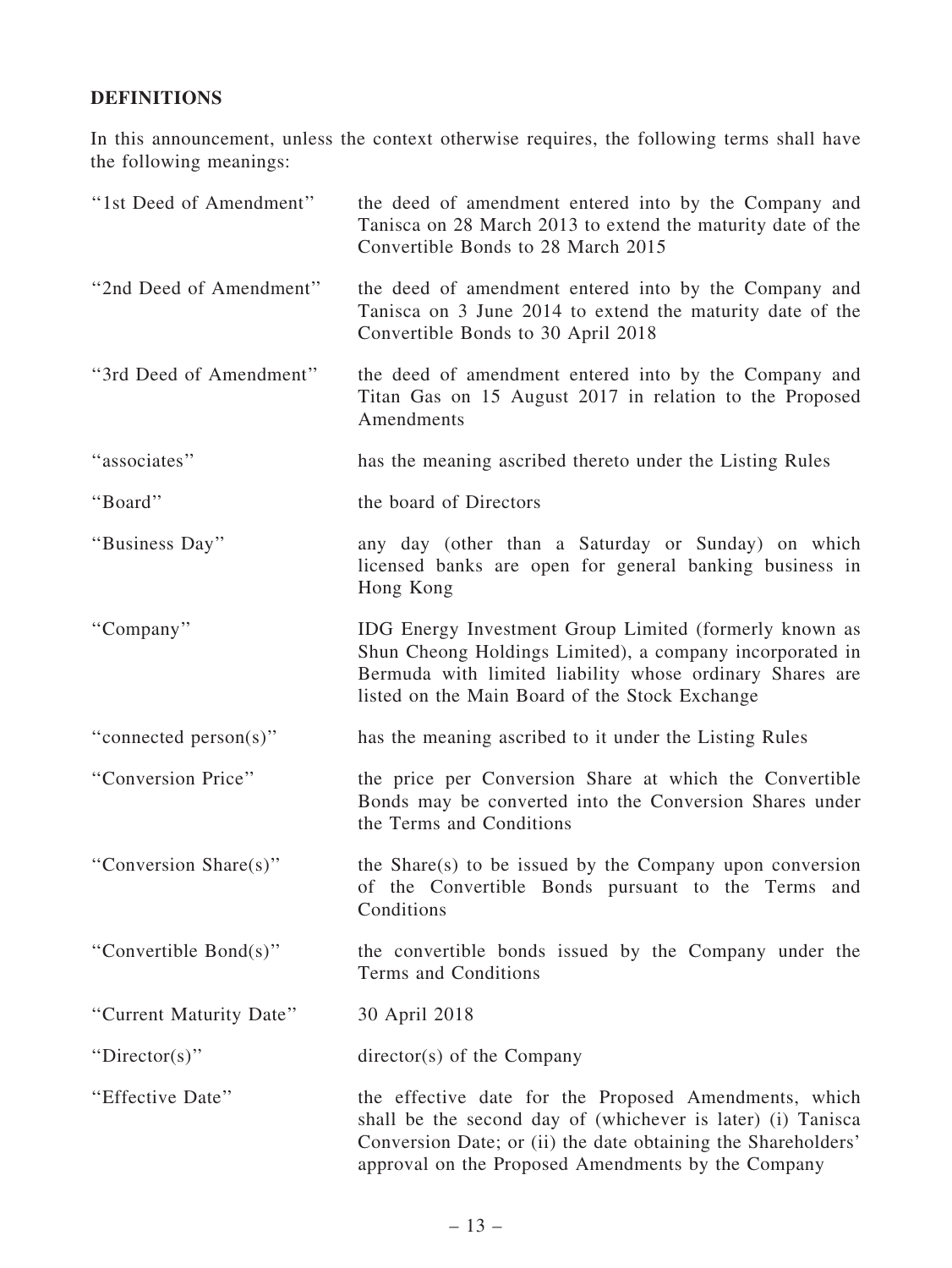| "Group"                    | the Company and its subsidiaries                                                                                                                                                                                                                                                                                                                        |
|----------------------------|---------------------------------------------------------------------------------------------------------------------------------------------------------------------------------------------------------------------------------------------------------------------------------------------------------------------------------------------------------|
| "HK\$"                     | Hong Kong Dollars, the lawful currency of the Hong Kong                                                                                                                                                                                                                                                                                                 |
| "Hong Kong"                | Hong Kong Special Administrative Region of the People's<br>Republic of China                                                                                                                                                                                                                                                                            |
| "Independent Shareholders" | Shareholders other than Titan Gas and its associates (if any)                                                                                                                                                                                                                                                                                           |
| "Listing Rules"            | the Rules Governing the Listing of Securities on the Stock<br>Exchange                                                                                                                                                                                                                                                                                  |
| "Proposed Amendments"      | the proposed amendments to the Subscription Agreement<br>and the Terms and Conditions as set out in the 3rd Deed of<br>Amendment                                                                                                                                                                                                                        |
| "SGM"                      | a special general meeting of the Company to be held at<br>United Conference Centre Limited — Room 4, 10/F., United<br>Centre, 95 Queensway, Admiralty, Hong Kong on Friday,<br>1 September 2017 at 10 a.m. for considering, if thought fit,<br>approving the ordinary resolution in respect of the 3rd Deed<br>of Amendment and the Proposed Amendments |
| "Share $(s)$ "             | ordinary share(s) of HK\$0.01 each in the issued share<br>capital of the Company                                                                                                                                                                                                                                                                        |
| "Shareholder(s)"           | holder(s) of the Shares                                                                                                                                                                                                                                                                                                                                 |
| "S&P Agreement"            | the conditional sale and purchase agreement dated 22 June<br>2015 (as subsequently amended) entered into among the<br>Tanisca, Titan Gas, Upsky Enterprises Limited and Mr. Mo<br>Tianquan                                                                                                                                                              |
| "Stock Exchange"           | The Stock Exchange of Hong Kong Limited                                                                                                                                                                                                                                                                                                                 |
| "Subscription Agreement"   | the subscription agreement dated 29 October 2007 entered<br>into between the Company and Tanisca in respect of the<br>subscription of the Convertible Bonds, and as amended by<br>the 1st Deed of Amendment and the 2nd Deed of<br>Amendment                                                                                                            |
| "Tanisca"                  | Tanisca Investments Limited, a company wholly-owned by<br>Mr. Mo Tianquan and the subscriber of the Convertible<br>Bonds under the Subscription Agreement                                                                                                                                                                                               |